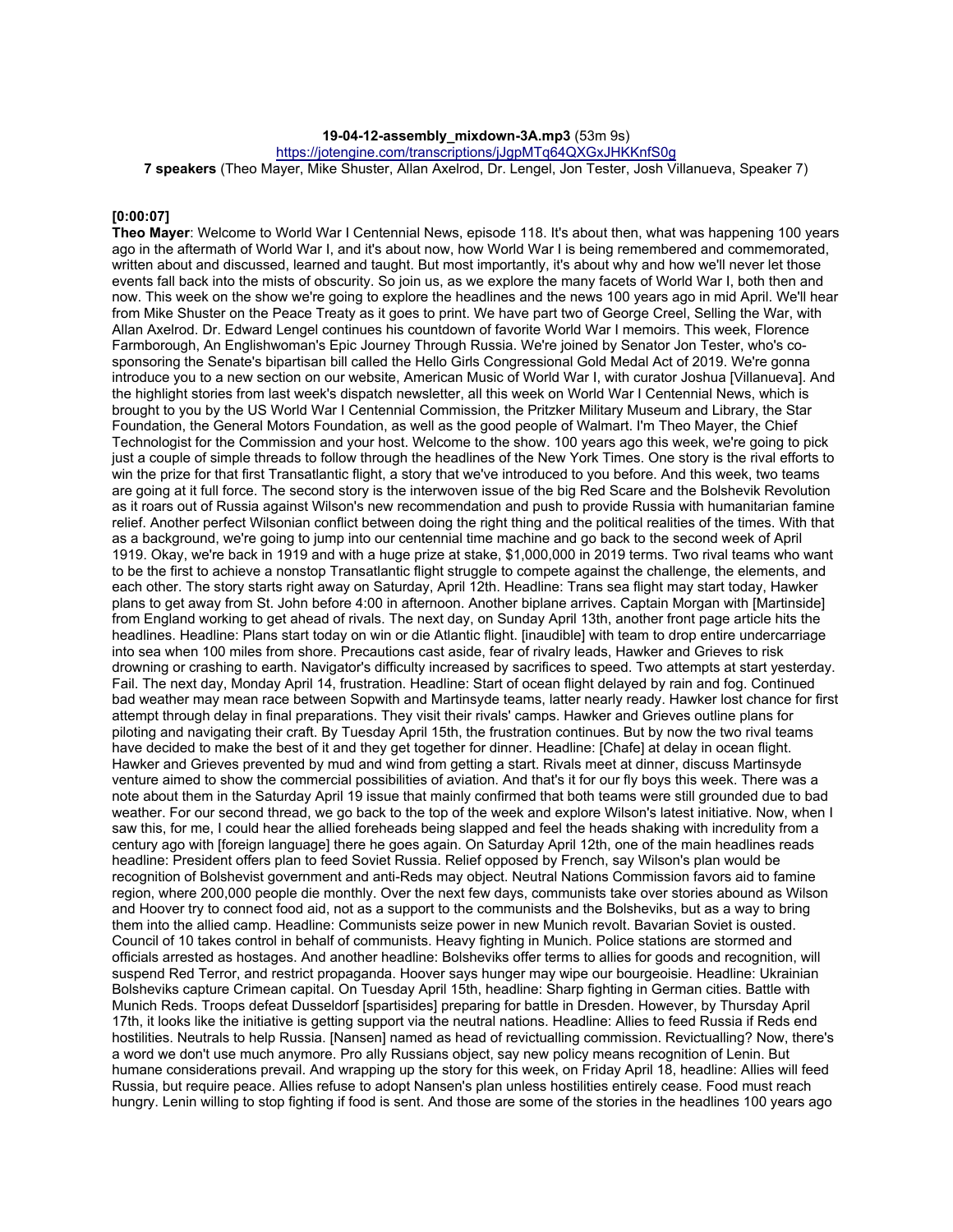this week. We purposely didn't focus on the Versailles Peace Conference machinations, as it rattles forward towards a conclusion and towards what many, even at the time, recognize as the foundation for an inevitable future war. For that overview, we're going to Mike Shuster, former NPR correspondent and curator for the Great War Project blog. Now Mike, your post this week takes us through the first printing of the Peace Treaty. So, what was once envisioned to be a reflection of Woodrow Wilson's 14 Points, a vision of a new world order based on the foundations of democracy, self determination with a representative league of nations meant to prevent another global disaster in the future. A vision we need to point out, which was a key factor in why the Germans agreed to an armistice. But that's not really what's happening, is it?

# **[0:09:41]**

**Mike Shuster**: No, not at all. And so, the headline reads: The shock of the treaty. Wilson's relations with the Germans draft treaty and abomination, disappointment, and depression. The seeds of another war. This is special to the Great War Project. The Germans, in the midst of fighting Bolsheviks and imminent starvation, managed to stay in close touch with the peace process in Paris, so reports historian Thomas Fleming. They'd even set up a bureau for peace negotiations. The bureau's existence testified to the widespread German conviction that Germany had signed a contract with Woodrow Wilson to negotiate peace on the basis of Wilson's 14 Points. The country put 40 bureaucrats to work, Fleming reports, on Wilson's various statements on peace, backed up by more than 100 experts on agriculture, industry, education, and almost every other conceivable topic that might come up when negotiations with the allies began. When the allied note asked Berlin to send representatives to hear the preliminary terms arrived in Berlin, the German Foreign Minister assumed that the document could be picked up by a messenger. He would dispatch an Ambassador, an aid, and four clerks to do the job. Back came a stiff reply from the allies. They wanted top individuals, individuals capable of carrying out decisions, plenipotentiaries in the parlance of diplomacy ready to discuss all aspects of the proposed peace. The Foreign Minister, a veteran diplomat, was not in the least [inaudible]. He quickly assembled politicians, soldiers, and top level diplomats, and soon 180 Germans were on their way to Versailles. They arrived on April 29th a century ago. Around their hotel was a barbed wire fence patrolled by French centuries. For the next week reports historian Fleming, the Germans waited and waited and waited. In Paris, the drafting committee was still writing the treaty. Meanwhile, groups of French patriots showed up at the hotel's barbed wire fence to scream insults at the Germans. On May 5th a century ago, the draft of the Treaty went to the printer, more than 200 pages, 440 articles, 75,000 words. Before dawn on May 7th, messengers rushed copies to allied delegations, including to collaborating officials such as Herbert Hoover, in charge of getting food to the starving people of Germany. Hoover concluded that Wilson could not make peace on the basis of the 14 Points and he didn't hold back telling Wilson as much. Hoover finished reading the draft treaty at dawn. He could not believe his own disappointment. The thing was an abomination, a parody of the 14 Points. The economic clauses aimed at crippling Germany would pull down the whole continent. Unquestionably, the terms contained the seeds of another war was Hoover's view. And in the words of US Secretary of State Robert Lansing, "The terms were immeasurably harsh and humiliating, and they made a mockery of the League of Nations. What did it all add up to," Lansing asked. "Disappointment, regret, depression." And that's the news these days from the Great War Project a century ago.

# **[0:12:52]**

**Theo Mayer**: Mike Shuster is the curator for the Great War Project blog. The link to his post is in the podcast notes. Just days after Congress votes to enter World War I, President Wilson appoints a chairman of what was to be called the Committee on Public Information, the CPI. The man was George Edward Creel, one of the most interesting, obscure, and I think influential characters of this era. So, with us to explore this character is Allen Axelrod, the author of Selling the Great War: The Making of American Propaganda. It's the bio of George Creel, and this is part two of our conversation. You'll find part one in episode 117. Allan, to kick of part two let's talk about post armistice. You know, we've republished every issue of the official bulletin on the website at the Commission. And one day, at the end of May, it just stops. So, on April 1st, suddenly there's nothing in the last issue that says we're stopping. It's just all of a sudden it goes away. Did the whole committee just evaporate all of a sudden?

#### **[0:14:05]**

**Allan Axelrod**: It evaporated all of a sudden. Congress cut it off and Congress went after it with almost literally a hatchet. They threw everything away that they could get their hands on, they destroyed all the records they could get their hands on. The only things that were saved was what Creel himself managed to salvage. He rented trucks and men to load them, and took stuff away and stored it at his own expense. And any of this vast amount of material that he didn't save was destroyed. There was a real revulsion in Congress against everything he had done. It was very strange.

# **[0:14:46]**

**Theo Mayer**: Well, revulsion of just him, or him and Wilson both?

**[0:14:49]**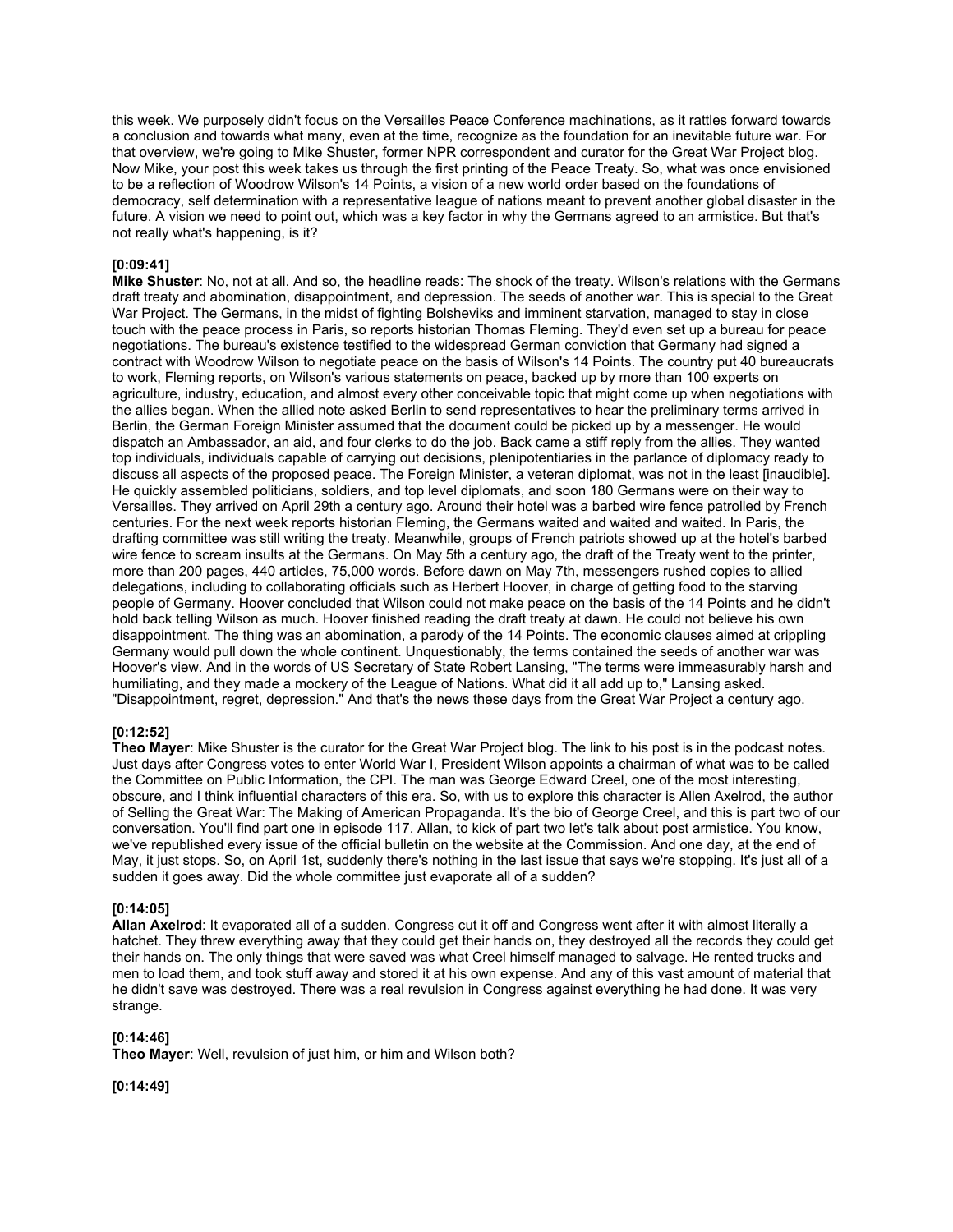**Allan Axelrod**: After the armistice and ultimately after the defeat of the League of Nations in the US and the Treaty of Versailles, there was a real collective political effort at group national amnesia. There was almost an effort to erase most of what the war had been about, and Creel's effort was part of it. I actually think that part of the animus against Creel was that he had done his job too well, that the propaganda and the mindset it created were considered dangerous, and that the incoming republican wave that swept in after Wilson, first with the mid term elections that transformed the balance of Congress, wanted to disengage the nation from the global orientation that it was getting under Wilson. It was the closest thing we ever had to a book burning.

# **[0:15:50]**

**Theo Mayer**: So, we get to the end of the war and suddenly all of this just sort of disappears, evaporates, goes away. And over the next number of years, this stuff starts to reemerge as Germany reemerges in power. We've talked about that in the past. Why don't you talk about that a little bit.

#### **[0:16:09]**

**Allan Axelrod**: Creel himself preserved much of this and later told the story, but between the wars with the rise of the Nazi party and the rise of Adolf Hitler, Joseph Goebbels discovered not Creel first, but actually the writings of the nephew of Sigmund Freud, this Jew named Edward Bernays, and his book Propaganda, which came out in the 1920s, and then there was another book after that. Goebbels was very excited about this, and through it he discovered the work of the Committee on Public Information. He put all of this together and saw this as the template for what the Nazis needed to do to not just help further the demonization of the Jews, but for creating an orientation to war. The Germans had lost World War I, but they came out of World War I in tact. Their cities weren't destroyed, their farms weren't destroyed, they weren't pocked with shell holes, they weren't crisscrossed with trenches, but they had lost. That became a narrative of betrayal, betrayal by democracy, and betrayal by the Jews. That became the central message of Nazi propaganda. And the answer to that was to fight to re-litigate that war with a new war. And the basis for doing that had all been laid out by the methods of Creel and Bernays and others who worked for the CPI. It had to do not with withholding information, but by controlling information and putting it out there in profusion and with apparent full transparency. And Bernays, when he learned of this, was appalled that Goebbels had his books in his library and was a big fan.

#### **[0:18:12]**

**Theo Mayer**: Well, it is incredibly ironic. Allan, let's wrap this up with what happened to Creel after World War I as a person.

# **[0:18:22]**

**Allan Axelrod**: Creel became a writer. I mean, he went on writing. He became a journalist. He made a very good living as a feature writer for popular magazines, such as Colliers and so forth. And then he became a labor activist during the Depression, and once again found somebody to champion and to support in Franklin Roosevelt and the New Deal. And he tried to enter politics. He ran for Governor of California in 1934 in the democratic primary, and his leading opponent was Upton Sinclair. Neither of them prevailed, of course. But he didn't disappear, he just never became particularly influential.

#### **[0:19:10]**

**Theo Mayer**: Obviously he was incredibly influential in this period from turn of the century, 1915 on through 1920 something. Why don't we know his name?

#### **[0:19:23]**

**Allan Axelrod**: Well, I would say first of all the major reason is that there was an active movement at the end of the war to bury him. He was excluded from history that essentially he himself wrote, and he never again attained prominence in politics. Until the emergence of FDR, the White House was dominated by republicans, politics was dominated by republicans. He was an [inaudible] republican, so he wasn't going to get any love there. And he turned to writing a series of popular, but quite undistinguished books. I mean, if you read his writing it's fascinating historically, but he wasn't a very good writer. He's rather dull, he is burdened by cliches. He's the kind of labor oriented popular writers of the 30s, but without any real voice. So, he never really got a foothold in the popular mind. He became a kind of shadowy figure. He was discredited. He was the victim of very deliberate campaigns to discredit him, and they stuck. He wasn't ruined as a human being. He made money, he lived. He certainly wasn't in despair. He wrote toward the very end of his life an autobiography that is at least readable, called Rebel at Large, but nobody much cared.

#### **[0:20:53]**

**Theo Mayer**: Well Allan, I think that that's a great wrap of the interview. You're one of the very few people who's actually written a book about him, and we've got the link in the podcast notes. It's called Selling the Great War. What got you to write the book?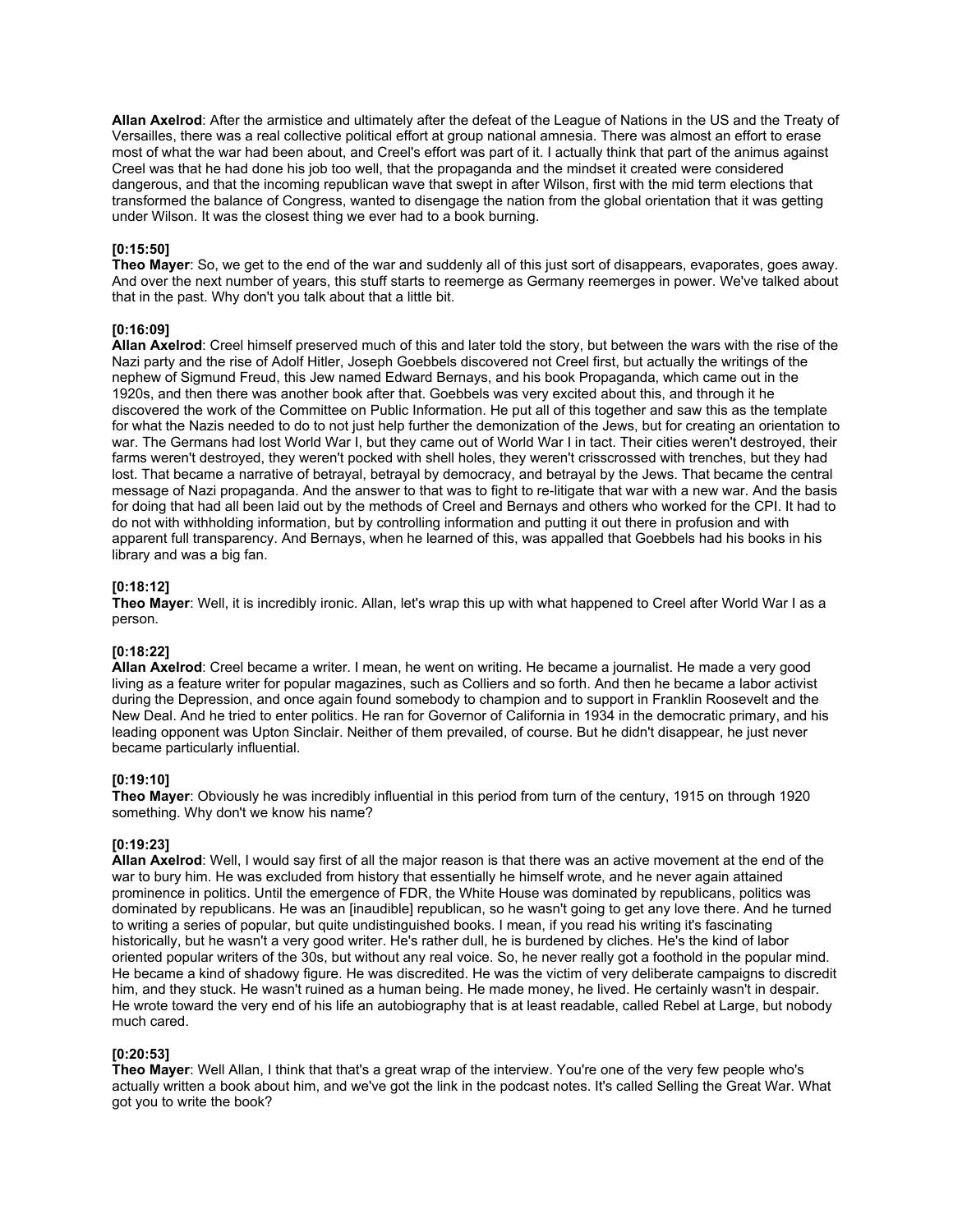# **[0:21:07]**

**Allan Axelrod**: I became interested in Creel at the time that President George W. Bush was leading us into a war against the one country that had nothing to do with 9/11. And it was done in a way that was a massive propaganda campaign, the like of which I had never seen as an American. I mean, I lived through Vietnam. Even then it wasn't that kind of approach. So, I had heard about Creel. I have a friend who is a collector ow World War I posters, magnificent collection. And it was through the posters that I came to know about the Committee on Public Information. In fact, I edited a book that he wrote. And it was through all that that I found the name of Creel and I discovered how he advertised America, and I discovered Rebel at Large. I read these and I thought well, this man should be written about.

# **[0:22:05]**

**Theo Mayer**: Well Allan, you and I had a conversation one day. We picked two people that without whom World War I would not have looked at all like it looked, and one of them was not Wilson.

# **[0:22:15]**

**Allan Axelrod**: I think we decided finally that it was Pershing and Creel.

# **[0:22:19]**

**Theo Mayer**: Yes, we did.

#### **[0:22:22]**

**Allan Axelrod**: And it's quite true. In fact, I think had a republican won in 1912, actually who would've won in 1912 would've been Teddy Roosevelt running as the bull moose. He came in second to Wilson in 1912. And had Teddy Roosevelt been in the White House, we would have been in World War I probably in 1914 or 1915, but there would not have been this transformation of the American public into an almost monolithic commitment to the war. It was very frightening. As you know, there were terrible consequences that Creel did his best to avoid, which was retribution against immigrants of all kinds, but especially Germans of course, laws against not only speaking German in public, but speaking any foreign language in public, things like that. But without Creel, there would not have been what Creel called this kind of Nietzsche like phrase. There would not have been a war wheel in America. There would not have been this total support that enabled a nation that had about the 17th largest army. And it was able to create a will to turn that into 4,000,000 very, very rapidly. The war was declared on the 6th of April, the Committee on Public Information was in business on the 13th, and almost instantly was controlling every piece of war related news that reached the American public and much of the international public too.

#### **[0:24:02]**

**Theo Mayer**: And that concludes our two part exploration of George Creel, the man who sold America on World War I, with Allan Axelrod, a prolific author and publisher who's also, by the way, writing a book about the history of the World War I Centennial Commission. We have links for you in the podcast notes. This week, regular contributor, historian, Dr. Edward Lengel continues his new series of stories profiling his top 10 selections of the many, many hundreds of published personal accounts from the war. This week, Florence Farmborough, an Englishwoman's Epic Journey to Russia. Ed's pick for best war memoir number nine.

# **[0:24:45]**

**Dr. Lengel**: The word epic only begins to describe the experiences of Englishwoman Florence Farmborough during the first World War. 21 years old, she journeyed to Russia in 1908 to work as a governess with families in Kiev and Moscow. That in of itself seemed like an adventure. It paled though in comparison to what would follow as war broke out in 1914, and Farmborough, volunteering for service with the Red Cross, experienced all the drama, adventure, and suffering that war on the Eastern front had to offer, culminating in a desperate journey across Siberia to escape the Russian Civil War in 1918. Her diary memoir with the Armies of the Tsar and nurse at the Russian front in 1914 to 18 ranks number 9 on my list of the top 10 personal accounts of the first World War. Farmborough's massive diary, originally 400,000 words before being culled down for publication, begins with a scene redolent of Russia's plight at a procession attended by Tsar Nicholas II and his family at the Kremlin in August 1914. As Farmborough watched, the imperial family advanced in August splendor toward the Cathedral of the Assumption. On their way an old peasant man somehow managed to slip through the security cordon and attempt to present a petition for redress of grievances. While the Tsar studiously ignored the old man, the security detail descended upon the peasant and quickly blotted him from view. Everyone in the crowd knew he was doomed. Joining the Red Cross, Farmborough was sent to the front in time for the campaign of 1915. She served alongside the Russian army in Poland. She witnessed its hopeful advance against German forces, and it's crushing defeat. "Is there anything so hopeless, so dreadful as a retreated knight," she wrote in her diary in May 1915. "The earth lies cold and forgotten. Multitudinous human beings struggle onwards towards an unknown destination. How and when will it all end? All this I felt and more when I could think and analyze my feelings, but ever again that strange, unaccountable wave of exultation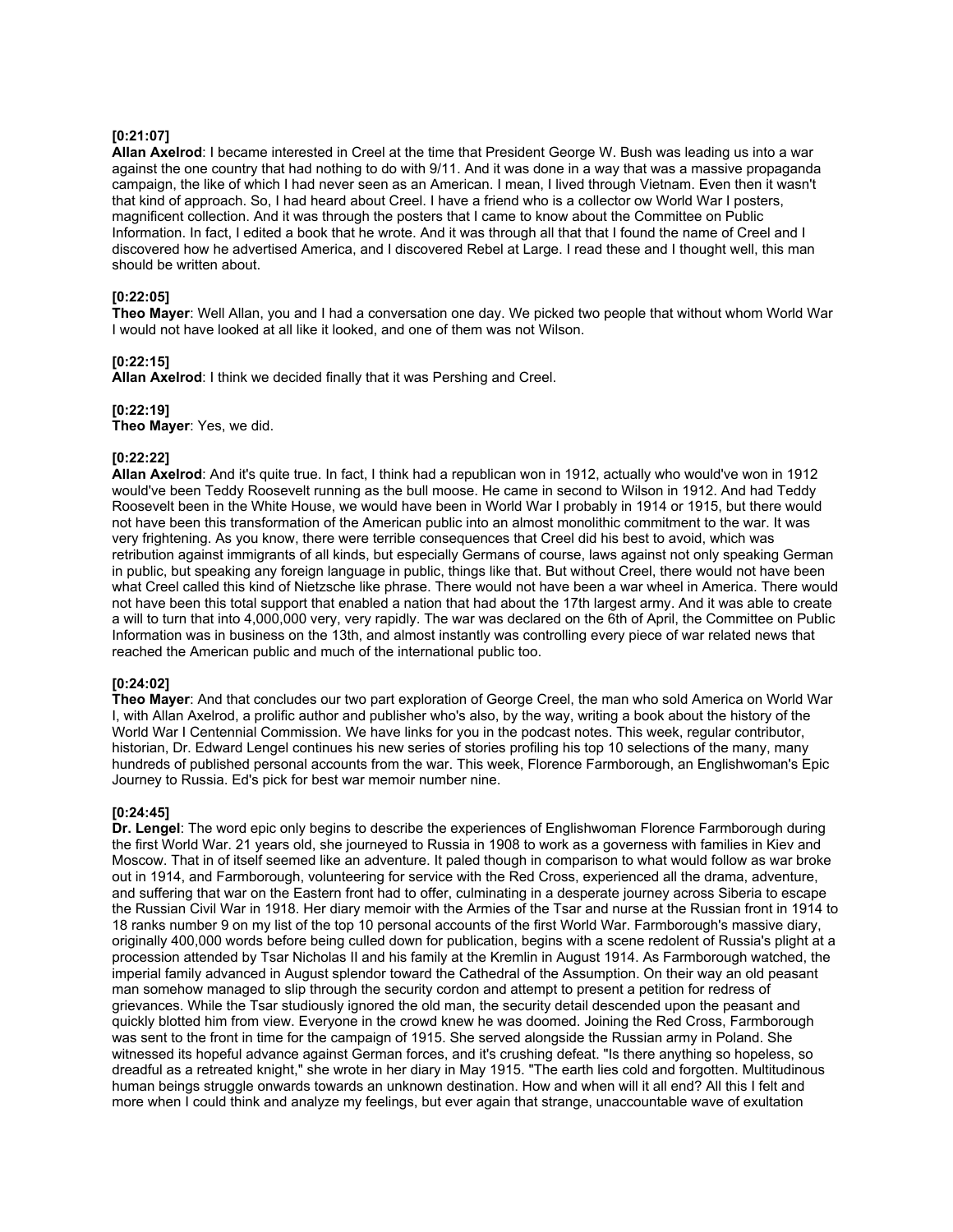would sweep over me. It was difficult to define, yet I well knew that had I been offered an alternative, I would've cried without a moment's hesitation. Hardships, a legion of them, and all else besides, but only to remain on active service." Those hardships came as Farmborough followed campaign after campaign in Poland, Russia, and Romania over the years to come, all described lyrically and with an attention for detail in her incredible diary. She accompanied the heady advances of the 1916 Brusilov Offensive, and then the decay and eventual collapse of the Tsarists and then the liberal Kerensky regimes in 1917. November 1917 found her in Moscow witnessing the onset of the Bolshevik revolution. Only Farmborough's attachment to her adopted Russian family in Moscow kept her on in Russia, [braming] the dangers of a country collapsing into a long, brutal civil war. With allied intervention against the Bolsheviks at several spots, her position as a British citizen had by the beginning of 1918 become particularly dangerous. In March 1918 then, Farmborough and a few dozen other westerners managed to secure passage on a rickety filthy goods train traveling from Vladivostok via the Trans Siberian Railway. Their icy, fearful journey was for Farmborough a fitting culmination to an epic personal journey over the past decade that brought a personal transformation. As her adventures ended and she finally departed Vladivostok for America, Farmborough concluded her diary with these words. "I stood on deck and watched Russia slowly recede. Soon, all that was visibile was a range of pale gray mountains on the horizon. Then a thick blue curtain of mist fell and hid from my sight the land which I had loved to truly and which I had served so gladly. As I pondered on all that had happened in that great suffering Russia, my heart contracted with pain and I felt that I could weep and weep. I prayed that those bittersweet wartime experiences of mine had not been in vain. And because sorrow and suffering teach great truths, I prayed too that I had learned from them never to grumble, to be compassionate and merciful, and to recognize always and try to alleviate the sorrow in another human heart."

#### **[0:29:08]**

**Theo Mayer**: Dr. Edward Lengel's blog is called A Storyteller Hiking Through History, and it's filled with first person perspectives and accounts that provide a nuanced insight into the era. We have links to Ed's posts and his author's website in the podcast notes. Okay, it's time to fast forward into the present with World War I Centennial News Now. During this part of the podcast, we explore how World War I is being remembered and commemorated, written about and discussed, taught and learned today. Here's where we spotlight the surprisingly numerous and significant remembrances, honorings, commemoration activity surrounding World War I and World War I themes. For remembering veterans, there are bills moving through both houses of the legislature to honor the Hello Girls. In the Senate, Senator Jon Tester, democrat from Montana, and Senator Marsha Blackburn, republican from Tennessee, are cosponsoring a bipartisan bill called the Hello Girls Congressional Gold Medal Act of 2019. We're very honored to have Senator Tester with us today to talk about the bill, what it is, and explore how you, our listeners, can help get this properly deserved honor bestowed on these pioneering women who served so successfully and then struggled to be recognized and to receive the veteran's benefits. Senator, welcome to the podcast.

#### **[0:30:48]**

**Jon Tester**: It is great to be here. Thanks for having me Theo.

# **[0:30:51]**

**Theo Mayer**: So Senator, you're a ranking member of the US Senate Veteran's Affairs Committee. How did this story come to you and how did it come to light for you?

#### **[0:30:59]**

**Jon Tester**: Well look, as with most the good ideas I get, I usually get them from Montanans, and this is no exception. A fellow who served this country in the military by the name of Ed [Saunders] who's a bit of a history buff did some research, and there's been a number of documentaries written about the Hello Girls. He approached me and asked if we could do something to recognize these women who performed incredible services during World War I, and as you said really were able to connect the American troops with the French troops and made a difference in that battle. And so, we came up with the idea of getting in a Congressional Gold Medal to the folks who were Hello Girls. There's not many of them left quite frankly now. This should've been done 50, 60 years ago. But the fact of the matter is we are where we are, and I thought it was the right thing to do to give recognition, one of the highest civilian medals in fact, to women who served in our military during World War I and who did an incredible job connecting every outpost between the Americans and the French. It's one of those things that's better late than never, and get these folks the honors that they deserve so that we can remember our history and learn from our history as we move forward.

#### **[0:32:05]**

**Theo Mayer**: Senator, I read the legislation and it's a good read. For legislation that's rare. You really told the story of the Hello Girls in it. Giving out listeners a quick overview, exactly what does the legislation provide for?

**[0:32:18]**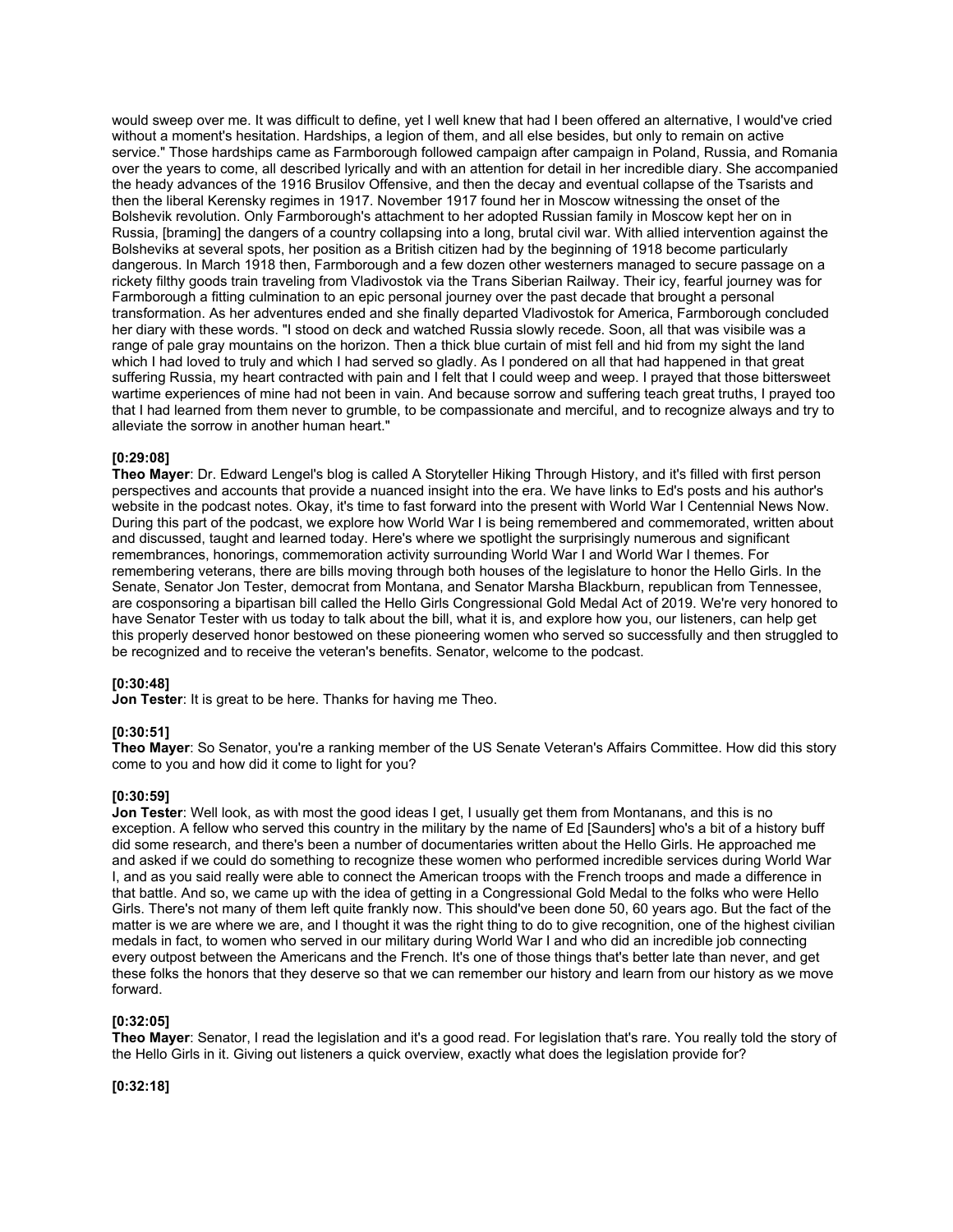**Jon Tester**: There were thousands of applicants that applied to be in the US Army Signal Corps. 450 of those Hello Girl applicants were accepted. They served right alongside their male counterparts, but they were denied veteran status and all the benefits that come with veteran status. They petitioned Congress for six decades before they received veteran status and got recognition for their service. By that time, the majority of the Hello Girls had passed away. And some of these folks were from Montana, and a [inaudible] name of Merle Egan Anderson led the fight of recognition before Congress. So, Montana's played an important role in this. So, what this bill would do Theo, is it would honor the service and sacrifice of the Hello Girls by issuing a Congressional Gold Medal, which is one of the highest civilian medals and honors that are awarded by the United States of America. It just really does give recognition to a group of women who had a hard time getting recognition throughout this country's history. They played an incredible role in our success in World War I, and I think it's long past time that we do issue and give recognition to the Hello Girls with the Congressional Gold Medal.

# **[0:33:26]**

**Theo Mayer**: Now, this is a bipartisan effort to recognize these women. How did Senator Blackburn get involved?

#### **[0:33:32]**

**Jon Tester**: It is a bipartisan effort, and we visited and my staff more importantly visited with some of the staff members. We started with the Senate Veterans Affairs Committee. Marsha Blackburn is a new senator from Tennessee, replacing Bob Corker. She is new to the Senate Veterans Affairs Committee, and she had a personal interest in this and decided to help cosponsor this bill and make it bipartisan. So, now the work really begins because we've got to try to get as many people as possible with a minimum of 67 Senators on this bill to be able to move it forward. I think if we're able to do that, if we're able to actually get 67 or more, hopefully there'll be more, I can't imagine ... Should get everybody quite frankly because it's something that needs to happen. But if we're able to get 67 or more, then it puts real pressure once we get it to the Committee to take it up on the floor and get it passed.

#### **[0:34:21]**

**Theo Mayer**: Now, as you might guess our audience is very, very World War I interested and very much interested in this story. We've been talking about it for a couple years with them. What can they do to help?

#### **[0:34:32]**

**Jon Tester**: Well, it's pretty simple. Your listeners are from all over the country, and what I would say is if you don't know who your representative or your Senator is, get on the line or go down to the library and find out who it is and then contact them. Give them a call or send them an email. Those are the two best ways of getting in contact with them. And advocate for giving the Hello Girls a Congressional Gold Medal. The number of the Act, if you've got a pen and paper you can write this down, is S206. If you're able to call your Senator, refer to S206, which is the Hello Girls Congressional Gold Medal Act. And if you're on the House version, and the House version's introduced by a fellow out of Missouri by the name of Emanuel Cleaver who everybody knows in Missouri and is fairly well known around the country, the number of that bill is HR1953. What'll happen is if you contact enough folks and it's 67 in the Senate that we need to have, 145 in the House, then we'll get it passed in the House, get it passed in the Senate, combine the two bills because they're identical, and then it'll go to the President's desk for his signature.

#### **[0:35:33]**

**Theo Mayer**: Well Senator, I wanted to thank both you and Senator Blackburn for taking your precious time and effort to help the Hello Girls get the deserved recognition. Thank you sir.

#### **[0:35:41]**

**Jon Tester:** Thank you Theo. I appreciate the opportunity to speak to the issue.

# **[0:35:44]**

**Theo Mayer**: Senator Jon Tester is a ranking member of the US Senate Veterans Affairs Committee and the cosponsor of Senate bill number 206, the Hello Girls Congressional Gold Medal Act of 2019. We have links for you in the podcast notes to the legislation, and as a courtesy to a website where you can look up the names of your legislators from both the House and the Senate. In Commission News, you may not have spent much time on the World War I Centennial Commissions website, but if you Google World War I Centennial you'll get there. The site is well over 10,000 pages and articles about World War I, every aspect of it. We didn't just build the site. You know, we're a really small a group. But what we did was we created a sort of digital community garden of information about World War I, and then we invited state commissions and subject matter experts to join us. We call them publishing partners. Conceptually, we've given them a little digital plot of land and a lot of wonderful people have created World War I information gardens. The results are really outstanding. You can pretty much put any World War I related subject into the search bar and get an amazing amount of information. Interestingly, one of the most popular sections happens to be about World War I and medicine. We didn't expect that. This week we have a great new section of the site that we'd like to profile, American music in World War I. Joining us is former World War I Centennial Commission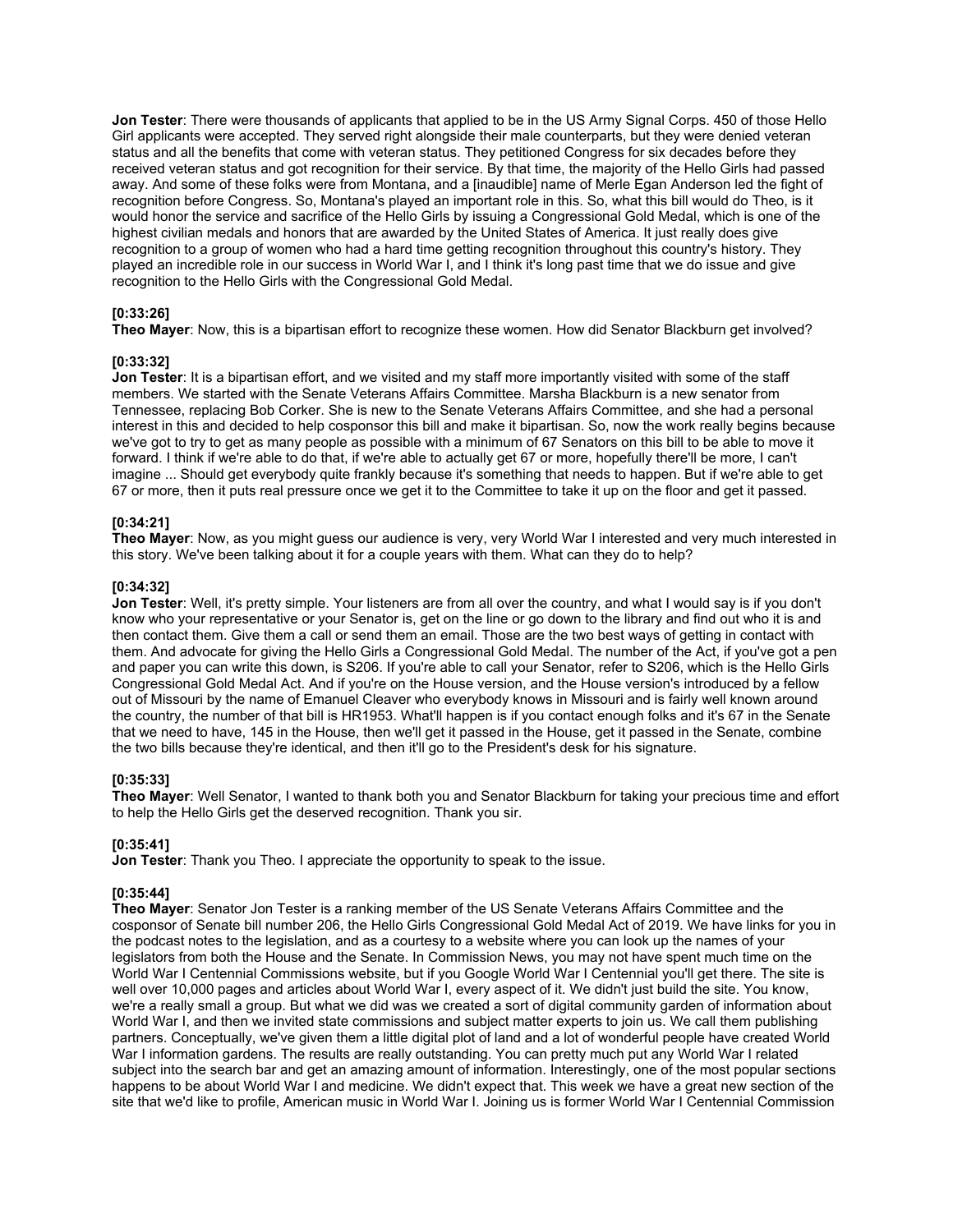intern Joshua Villanueva. An undergraduate student at McGill University, Josh is pursuing a double major in piano performance, ancient classics, and a minor in early music. So, he's not only an active performer, but he's also into researching early 20th Century American music. Put that together with 100 pounds of effort and dedication and voila, an amazing website about American music in World War I. Josh, welcome to the show.

# **[0:37:49]**

**Josh Villanueva**: Thank you.

# **[0:37:50]**

**Theo Mayer**: Okay Josh, before we get into the site itself, let's talk about you for a moment. How did you get into both a performance and an academic interest in music?

# **[0:37:59]**

**Josh Villanueva**: I started playing the piano at age three and violin at age seven. Since then, I have been actively performing on both international and domestic stages. I first got interested in research when I started studying at McGill. I worked on several projects beforehand as an assistant researcher, so I am familiar with how research projects go. Working on these research projects prompted me to get a head start on musicology, and my research on American music in World War I happens to be my first research that I lead.

# **[0:38:30]**

**Theo Mayer**: When were you an intern at the Commission? How was that?

# **[0:38:33]**

**Josh Villanueva**: I started interning at the Commission on June of 2018, where I worked directly with the Commission's publisher, Chris Christopher. My projects included working on the 100 [cities] memorial database, which was exciting because I had the opportunity to discover memorials that had been largely forgotten and publish them on the database.

# **[0:38:52]**

**Theo Mayer**: Josh, as a passionate music lover myself, I have to say you created a really wonderful and amazing site. You worked on this for a long time. When you took on the project did you have any idea of how big an undertaking it was going to be?

#### **[0:39:05]**

**Josh Villanueva**: Yes, I had a vague idea. I knew that working on a comprehensive site on American music in World War I would be challenging work, and in fact, I didn't know where to start at first. I approached this project not as a regular research project, but as a combination of collecting raw information from the National Archives and the Library of Congress, and presenting them to the public with some of my annotations. Currently, there is no resource, both online or in book form, that comprehends simply covers American music in World War I.

# **[0:39:34]**

**Theo Mayer**: Music played such an important role, both in the war effort and the psychology of the nation. What did you find in all that?

# **[0:39:42]**

**Josh Villanueva**: Before America entered the war in 1917, and during the time when pacifism and neutrality was the tune of the day, we find sheet music entitled like I didn't raise my boy to be a soldier, which clearly reflects the pacifist movement before the war. But as soon as America entered into the war in 1917, we find sheet music published over there, which was published only a couple of days after America declared war on Germany. Therefore, there's this shift from pacifism to national consciousness or to recruitment, and really garnering support both on the home front and eventually in the trenches.

# **[0:40:20]**

**Theo Mayer**: How did you approach it? How is the site organized? In other words, when I go there what am I gonna find? What's the experience you're trying to provide?

#### **[0:40:28]**

**Josh Villanueva**: Well, I think it's important to note that the site is not yet fully published. But to give you a preview, I think it will be great to give you an outline of how the site is organized in several sections. The first section is focused on where popular songs were published, in Tin Pan Alley, in New York City, and how the different genres of pop songs functioned as a social commentary to the nation's ideals. They became really essential in garnering support once America entered the war in 1917. The second section focuses on songs produced in Tin Pan Alley from 1914 to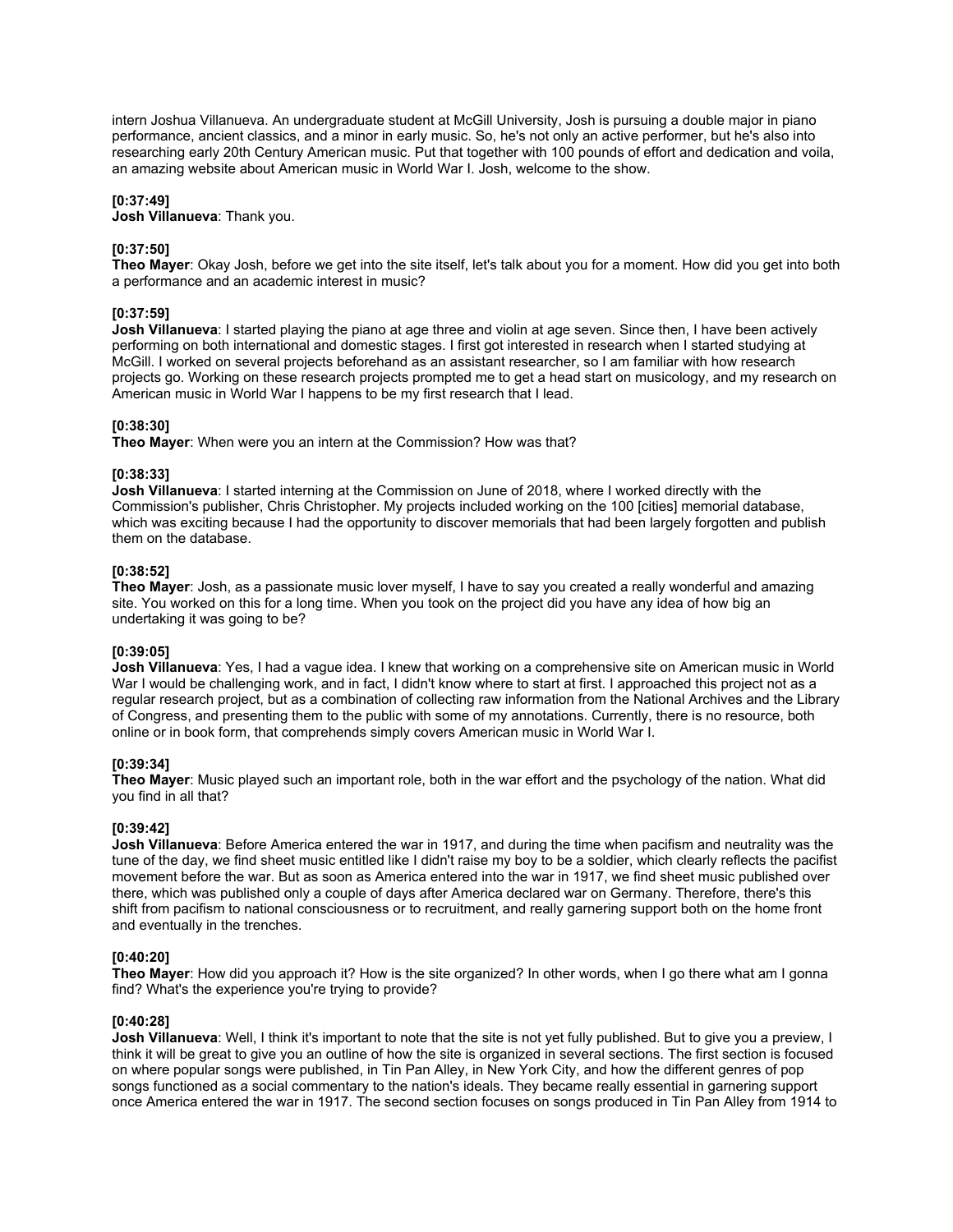1918, which show a thematic link with the progress of the war that sympathized with the allied cause despite American neutrality. Propaganda took the form of encouragement. Songs helped recruit new soldiers and helped sustain their morale while they served. Songs also promoted general patriotism and support for the war. Some even masked advertising ploys. Tin Pan Alley responded congruently with rising public opinion to join the war. The themes of Tin Pan Alley songs run parallel to the notion of a crusade for democracy that played a crucial role in shaping American national identity. The next section is about songs that were published by the Vanity Press. What is interesting about these songs is that they were not under the pressure of mainstream ideals, so we can find songs that were not really consistent with what was going on at the time and offers as a different perspective of the war effort. These composers who published through the Vanity Press did not conform strictly to the norm applied by Woodrow Wilson's CPI, and gives us an insight into examining these less popular songs that may help us in forming a better understanding American society at the time.

# **[0:42:11]**

**Theo Mayer**: Josh, in your research did you find that George Creel and the CPI, the Committee on Public Information, did they get deeply involved in controlling the music industry, and how did they choose to do that?

#### **[0:42:22]**

**Josh Villanueva**: Yes, in one way. The CPI had organized what we call now the [four minute man], and besides giving out four minute speeches about recruiting people to help the war effort, they also had something called the four minute singing. They would usually do that inside movie theaters, where they would have this collection of patriotic songs that were popular at the time. So, they had a hold on how to raise morale.

### **[0:42:49]**

**Theo Mayer**: Well Josh, everybody who digs into World War I as a subject finds new and unexpected treasures, new realizations, new perceptions, new information. What would you say are a couple of more interesting nuggets of gold you came out with?

#### **[0:43:04]**

**Josh Villanueva**: Well, in the section training of soldiers you can find the complete collection of music in the camps that is an official newsletter of the song leaders from November 1917 to May 1919. That was published weekly and served as a way for song leaders to exchange ideas on training methods, on really how to train soldiers through singing. These documents are from the National Archives, and for the first time the scanned copies of music in the camps are now made available online and can be downloaded.

#### **[0:43:32]**

**Theo Mayer**: Okay. What do you think are some of the most important things that everybody should remember about American music in World War I?

# **[0:43:38]**

**Josh Villanueva**: Well, I think we find that the government was trying to paint a picture of an exciting crusade. There were some people who criticized on the war effort and didn't see the reason on why America should and involved in a war that is basically foreign. The thing that we can get out from this is that music was used as both propaganda and entertainment.

# **[0:44:01]**

**Theo Mayer**: Thank you Josh for this wonderful gift you've put together for all the music lovers of the world. What's your suggestion for a piece of music we should play to wrap up this segment?

#### **[0:44:10]**

**Josh Villanueva**: Over There by George Cohan.

#### **[0:44:13]**

**Speaker 7:** Over there, over there. Send the word, send the word over there, that the Yanks are coming, the Yanks are coming, the drums rum-tumming everywhere, over there-

#### **[0:44:30]**

**Theo Mayer**: Joshua Villanueva, an undergraduate student at McGill university and the curator for the American music of World War I section of our website at ww1cc.org/music, all lower case. Joshua's great work and the entire website is going to be archived in perpetuity by the Government Publishing Office as a document of interest to the American people. And of course, we have links for you in the podcast notes. That brings us to articles and posts. We're going to highlight some select stories you're going to find in our weekly newsletter, the Dispatch. For our first headline selection: Wrath ceremony at Cypress Hills National Cemetery for New York World War I Heroes. Kicking off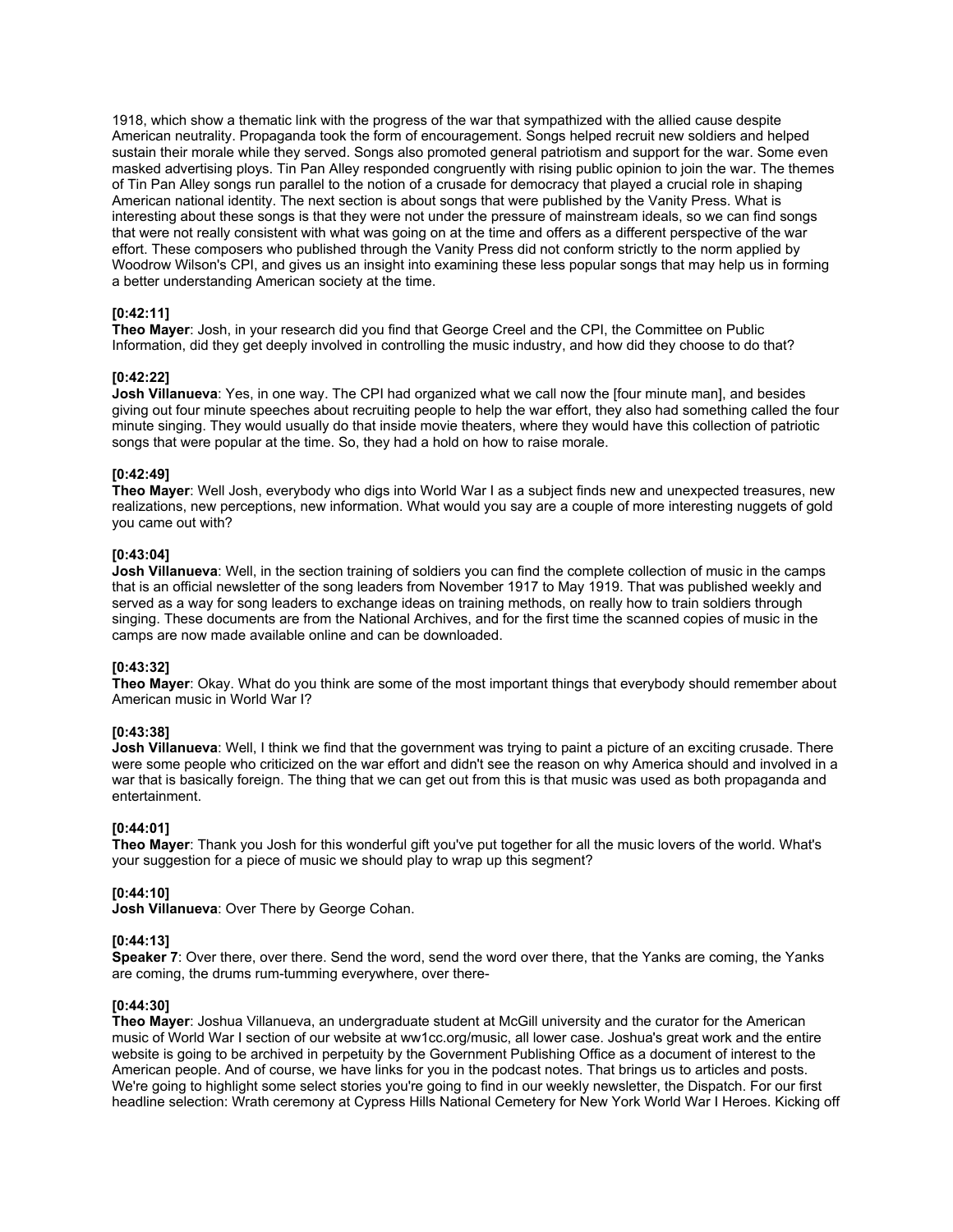our participation in the 2019 World War I theme for New York's Fleet Week, on Thursday May 2nd, the US World War I Centennial Commission is going to host a commemorative event at Cypress Hills National Cemetery. There we're gonna take some moments to remember some World War I veterans resting at Cypress Hills. Those heroes specifically include legendary Marine sergeant Major Dan Daley, World War I hero and double recipient of the Medal of Honor, Navy Coxswain John Cooper, also a double recipient of the Medal of Honor. We're also gonna honor some international colleagues, specifically 21 World War I era sailors from the French navy and 3 sailors of the Royal British Navy, all of whom passed away in New York during the World War I influenza pandemic, the so called Spanish Flu. The event is open to the public and you can follow the link in the weekly dispatch to get details. Our second story is headlined: A historic national war pledge card is found inside the walls of a house in Pelham, New York. World War I wasn't just the military's war. It was the nation's war. And an important part of the war effort was to provide monetary support to national campaigns. For example, one to raise \$35,000,000 for the YMCA's National War Work Council to fund comfort and support to American troops, allied troops, and prisoners of war. Recently, a resident of Pelham discovered an unused pledge card hiding inside the walls of her home. For our third story: US Mint releases images of struck 2019 American Legion Centennial Coins. As the American Legion celebrates the centennial of it's birth, the United States Mint has released the first images of the three 2019 American Legion 100th anniversary commemorative coins. The mint is offering proof and uncirculated versions of the program's gold \$5 half eagle, silver dollar, and copper nickel clad half dollar. Follow the links in the dispatch article to get the details, especially if you're interested in getting some of these great collectible US Mint commemorative coins. Next highlight: The Library of Congress' Veteran's history Project has updated collections policies and scopes to include gold star voices. This year the Library of Congress' Veteran's History Project has made a special effort to collect and preserve the stories of World War I, and they found remarkable success in the form of donated World War I diaries, journals, and letters home. The effort was so successful that they further expanded their materials acceptance policy in partnership with our friends, the gold star families. The Veteran's History Project will now also collect, preserve, and make available the important stories of America's gold star veteran family members. There are links in the dispatch newsletter to learn more. There are a lot more interesting highlights, but I'm going to wrap it up with my favorite story of this issue. The headline is: Winnie the Pooh was created by a vet trying to explain World War I to his boy. There's nothing more heart wrenching to veteran families than having to explain why daddy hasn't been the same since he returned from the war. A reasonable adult can grasp the idea that war is hell and that it can change a person forever, but an innocent kid, one that was sheltered by the very veteran, well it's hard to explain to him what's going on. AA Milne, an English author and veteran of both world wars was struggling to explain this harsh reality to his own child when he penned the 1926 classic, Winnie the Pooh. This is a story worth following with the links in the dispatch newsletter. And that's what the weekly dispatch newsletter is all about, a series of short paragraphs that act as an easy guide to great World War I news and information, like the podcast, from then and from now. You can subscribe to this wonderful free weekly guide at ww1cc.org/subscribe, all lower case, or follow our link in the podcast notes to the dispatch newsletter with its links. And that wraps up episode number 118 of the award winning World War I Centennial News podcast. Thank you for listening. We want to thank our great guests, crew, and supporters, including Mike Shuster, curator for the Great War Project blog, Allan Axelrod, author of Selling the Great War and 150 other books, Dr. Edward Lengel, military historian, author, and blogger, Jon Tester, Senator from Montana and cosponsor of the Hello Girls Congressional Gold Medal Act of 2019, Joshua Villanueva, student, performing musician, music researcher, and now website curator. Thanks to [Mack] Nelson and Tim [Crowe], our interview editing team, [Katz Laslow], the line producer for the show, Dave Kramer and [Dael Mishow] for research and script support. And I'm Theo Mayer, your producer and host. The World War I Centennial Commission was created by Congress to honor, commemorate, and educate about World War I. Out programs are to inspire a national conversation and awareness about World War I, including with this podcast. We're bringing the lessons of 100 years ago to today's educators, their classrooms, and the public. We're helping to restore World War I memorials in communities of all sizes across the country. And of course, we're building America's National World War I Memorial in Washington DC. And next month, we're gonna take our World War I and memorial show on the road to New York's 2019 Navy Fleet Week. We want to thank the Commission's founding sponsor, the Pritzker Military Museum and Library, as well as our other sponsors, the Star Foundation, the General Motors Foundation, as well as the good people of Walmart. The podcast and a full transcript of the show can be found on our website at ww1cc.org/cn. You'll find World War I centennial news in all the places you get your podcasts, and even including your smart speaker, or through Siri by saying "Play WWI Centennial News Podcast." The podcast Twitter handle is @theww1podcast. The Commission's Twitter and Instagram handles are both @ww1cc, and we're on Facebook at WW1 Centennial. Thank you for joining us and don't forget, keep the story alive for America by helping us build the memorial. Just text the letters WWI or WW1 to the phone number 91999.

#### **[0:52:35]**

**Speaker 7**: Johnny get your gun, get your gun, get your gun. Johnny show the hun your a son of a gun. Hoist the flag and let her fly, Yankee Doodle do or die. Pack your little kit, show your grit, do your bit. Yankee to the ranks from the towns and the tanks. Make your mother proud of you and the old red, white, and blue.